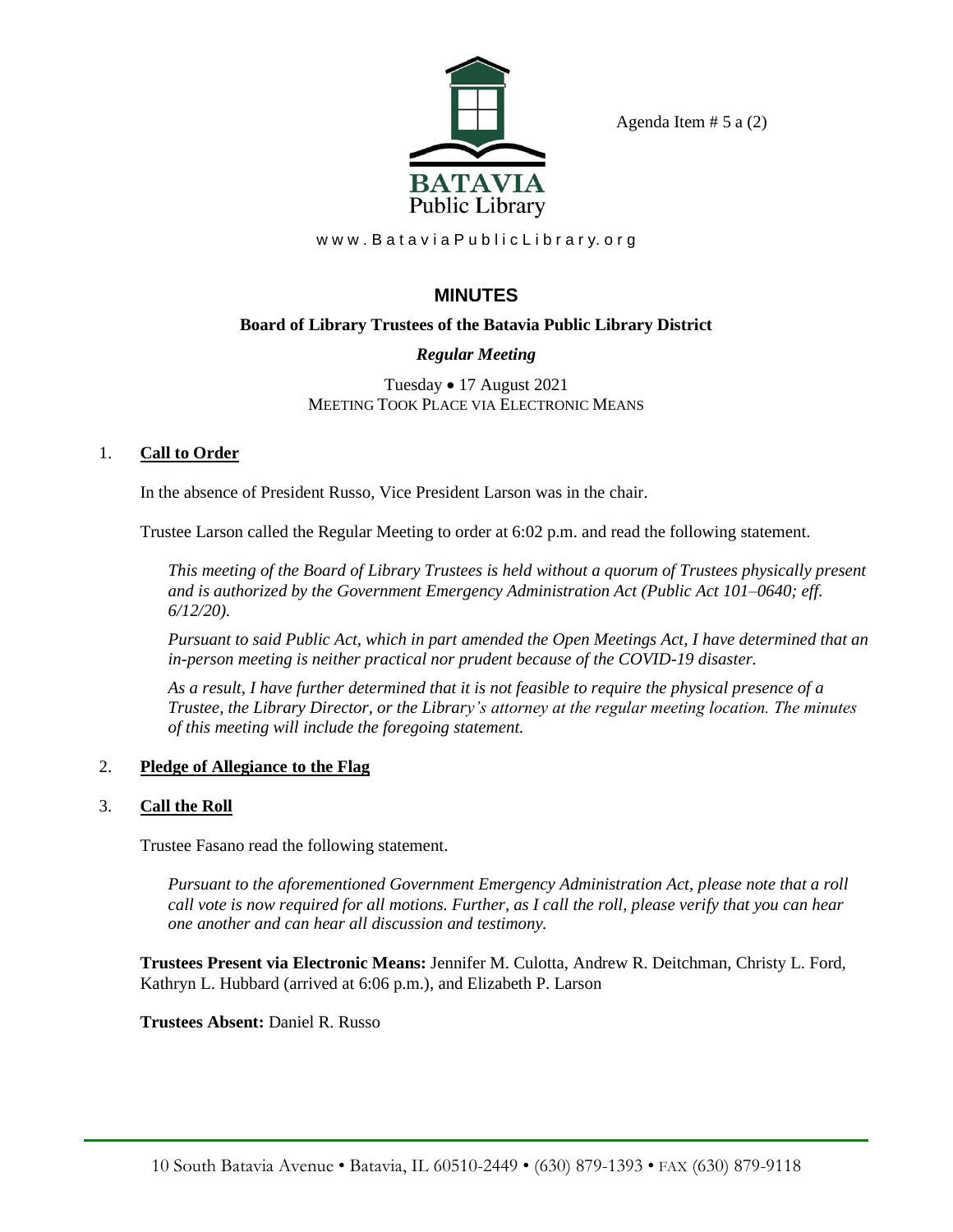**Staff Members Present (or Registered) via Electronic Means:** Director George H. Scheetz, Stephanie A. DeYoung, Michele M. Domel, Kerry K. Halter, Kathy A. Moecher, Lisa M. Moore, and Stacey L. Peterson

### **Visitors Present via Electronic Means:** None

#### 4. **Comments from the Audience**

There were no comments from the audience.

### 5. **Approve the Consent Agenda**

Trustee Larson read the consent agenda.

Trustee Larson asked whether there were any changes to the consent agenda.

Motion by Trustee Deitchman to approve the consent agenda, as presented, to include the following items:—

#### a. **Minutes**

- (1) Public Hearing, Tuesday, 20 July 2021
- (2) Regular Meeting, Tuesday, 20 July 2021

#### b. **Expenditures**

(1) Expenditures ("Cash Disbursement Detail Report"): July 2021, including General Fund Checks (2912–2994) in the amount of \$118,526.87, Online Debit Charges in the amount of \$47,047.27, and Payroll Checks & Taxes in the amount of \$159,700.94, for a grand total of \$325,275.08 in expenditures

#### c. **Other Action Items**

- (1) A Resolution Certifying the 2020–2021 Illinois Public Library Annual Report (IPLAR) (RESOLUTION 2021–007) (Standing Committee on Policy / Committee of the Whole)
- (2) A Resolution Declaring Selected Library Furniture, Furnishings, Equipment, and Supplies to Be Surplus Property, and Authorizing the Disposition of the Surplus Property (RESOLUTION 2021– 008) (Standing Committee on Facilities / Committee of the Whole)

Trustee Hubbard arrived at 6:06 p.m.

Seconded by Trustee Ford. Roll Call: Trustee Culotta, aye; Trustee Deitchman, aye; Trustee Fasano, aye; Trustee Ford, aye; Trustee Hubbard, aye; Trustee Larson, aye. The motion carried, 6–0, with one member absent.

### 6. **Approve the Agenda**

Trustee Larson asked whether there were any changes to the agenda.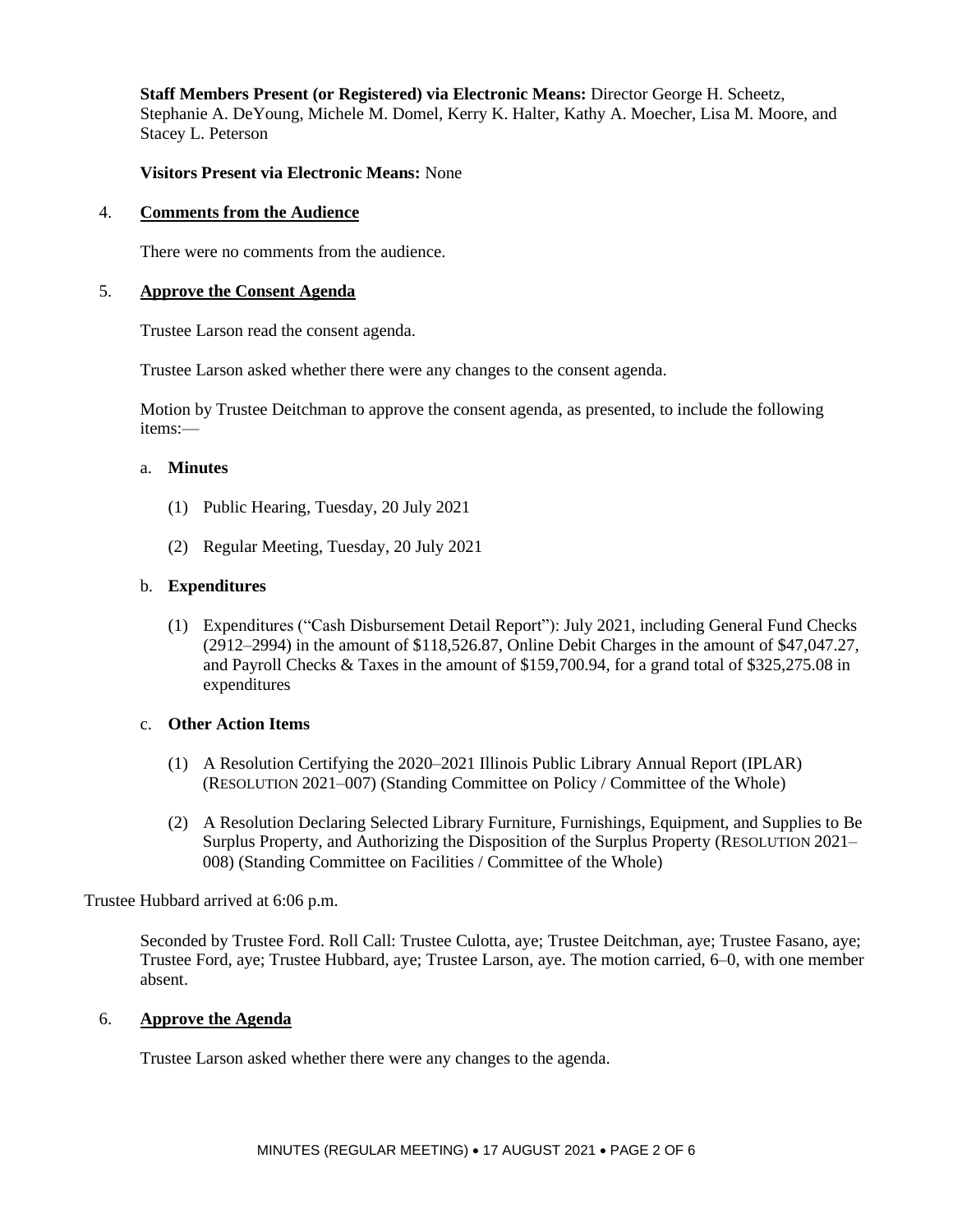Motion by Trustee Hubbard to approve the agenda, as presented. Seconded by Trustee Culotta. Roll Call: Trustee Culotta, aye; Trustee Deitchman, aye; Trustee Fasano, aye; Trustee Ford, aye; Trustee Hubbard, aye; Trustee Larson, aye. The motion carried, 6–0, with one member absent.

### 7. **Financial Reports:** July 2021

- 2020–2021 Working Budget through 30 June 2021
- $2021-2022$  Cash & Investments

Director Scheetz asked whether there were any questions regarding the financial reports, which were included in the Board packet. There were none.

## 8. **President's Report**

The President pro tempore presented the following reports.

- **Retreat for Trustee Orientation, Education, and Planning** (24 August 2021): Trustee Larson noted that the biennial Retreat for Trustee Orientation, Education, and Planning was scheduled for Tuesday, August 24.
- **Reception for Library Leader** (19 September 2021): Trustee Larson noted that the reception to recognize Jo Ann Smith as a Library Leader was scheduled for Sunday, September 19, at 2:00 p.m., in the Founders Room.

### 9. **Good News / Comments from the Board**

There were no additional comments from the Board.

## 10. **Correspondence and Communications**

There were no additional items of correspondence and communications.

### 11. **Director's and Librarians' Reports:** July 2021

Director Scheetz noted that written reports were included in the Board packet. At the Board's request, there were no oral reports at the meeting.

12. **A Resolution Adopting a "Policy on Face-Coverings"** (RESOLUTION 2021–009) (Standing Committee on Policy / Committee of the Whole)

Trustee Larson stated that the purpose of this agenda item was to revise and update the "Policy on Face-Coverings" as the "Level of Community Transmission" of COVID-19 and its variants continues to fluctuate.

Director Scheetz presented an overview of the "Policy on Face-Coverings." He noted that the Library has a continuing need for a policy statement, as well as a need to address changes in CDC guidelines in relation to its "COVID Data Tracker." Discussion followed.

Director Scheetz and Lisa M. Moore, the Library's Human Resources Manager, reported that the Library has experienced a high level of compliance from patrons in regard to wearing face-coverings. In fact, employees have received more compliments than criticisms related to the return to mandatory facecoverings.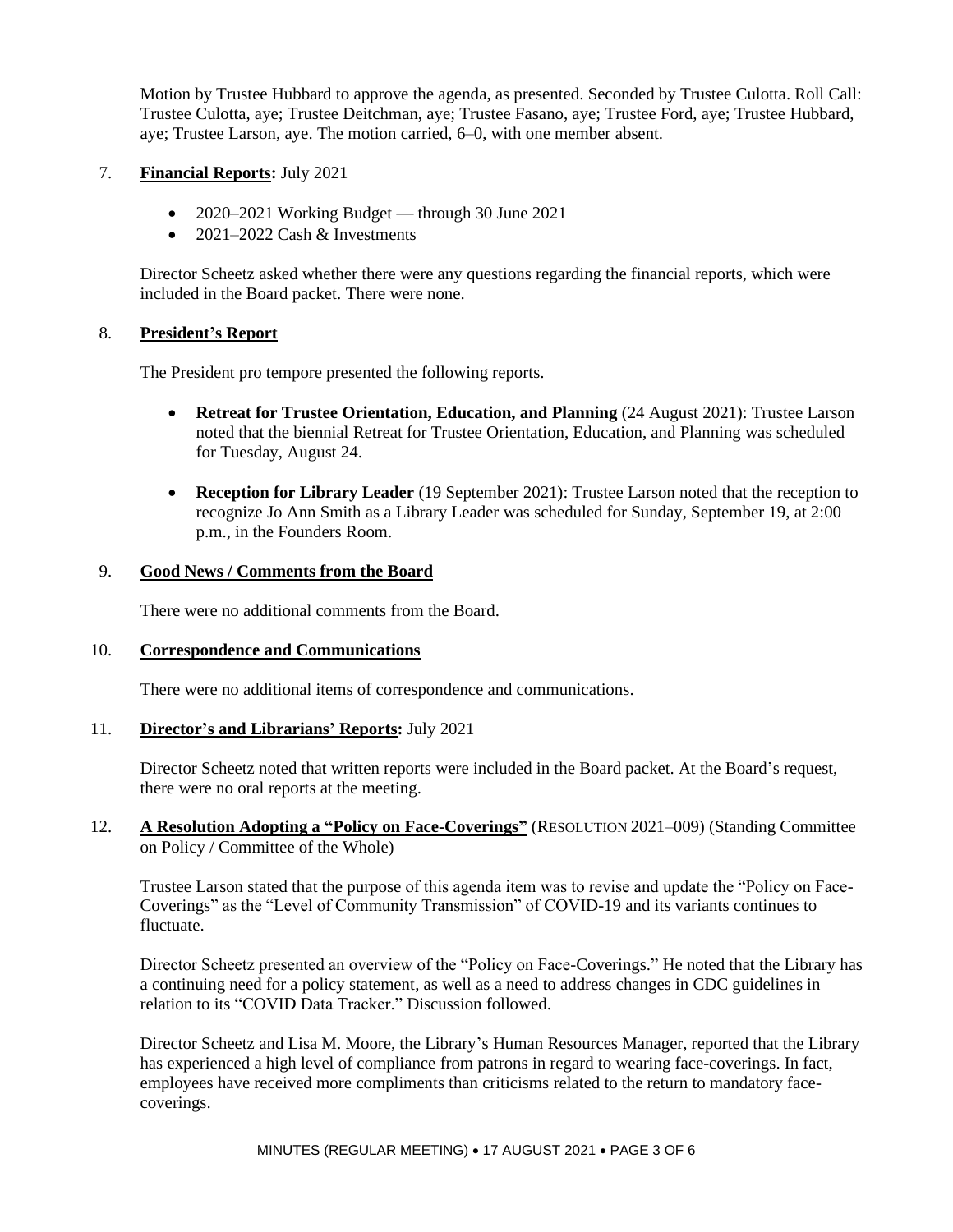Director Scheetz suggested that the automatic provisions in this third version of the policy statement, which are triggered by science (the COVID Data Tracker) rather than changes to the "Restore Illinois" plan, would stand the Library in good stead.

In response to a question from Trustee Larson, discussion followed on employees' level of comfort with the proposed changes. In summary, while some employees prefer not wearing face-coverings, all employees are in compliance.

The consensus of the Board supported the "Policy on Face-Coverings," as amended.

Motion by Trustee Deitchman to approve "A Resolution Adopting a 'Policy on Face Coverings,' " as presented. Seconded by Trustee Hubbard. Roll Call: Trustee Culotta, aye; Trustee Deitchman, aye; Trustee Fasano, aye; Trustee Ford, aye; Trustee Hubbard, aye; Trustee Larson, aye. The motion carried, 6–0, with one member absent.

13. **Architectural Services** (Product LLC doing business as Product Architecture + Design) (Standing Committee on Facilities)

Trustee Larson stated that the purpose of this agenda item was to update the Board of Library Trustees on the status of the selection process for architectural services.

Trustee Deitchman explained that a discrepancy in the scope of work submitted by Product LLC caused the Facilities Committee to request further clarification from the firm. As a result, the Facilities Committee is not prepared to make a recommendation to the Board of Library Trustees at this time. Discussion followed.

Trustee Larson presented a summary of the selection process to date. Discussion followed.

Trustee Deitchman reported that the Standing Committee on Facilities would meet on Thursday, 2 September 2021, to continue its deliberations.

In response to a question from Trustee Culotta, discussion followed on the Committee of the Whole versus the Standing Committee for such deliberations and how the purposes of the subsidiary bodies are distinguished.

Motion by Trustee Ford to refer the selection process for architectural services back to the Standing Committee on Facilities. Seconded by Trustee Hubbard. Roll Call: Trustee Culotta, aye; Trustee Deitchman, aye; Trustee Fasano, aye; Trustee Ford, aye; Trustee Hubbard, aye; Trustee Larson, aye. The motion carried, 6–0, with one member absent.

## 14. **Future Agenda Items**

Director Scheetz noted that an updated list of future agenda items was included in the Board packet.

In response to questions from Trustee Culotta and Trustee Larson, discussion followed on the café, including the status of lease negotiations and a timeline for the grand opening.

## 15. *Next Meetings or Events*

*a. Board of Library Trustees (Special Meeting), Tuesday, 24 August 2021, 6:00 p.m., Founders Room*  [Retreat for Trustee Orientation, Education, and Planning]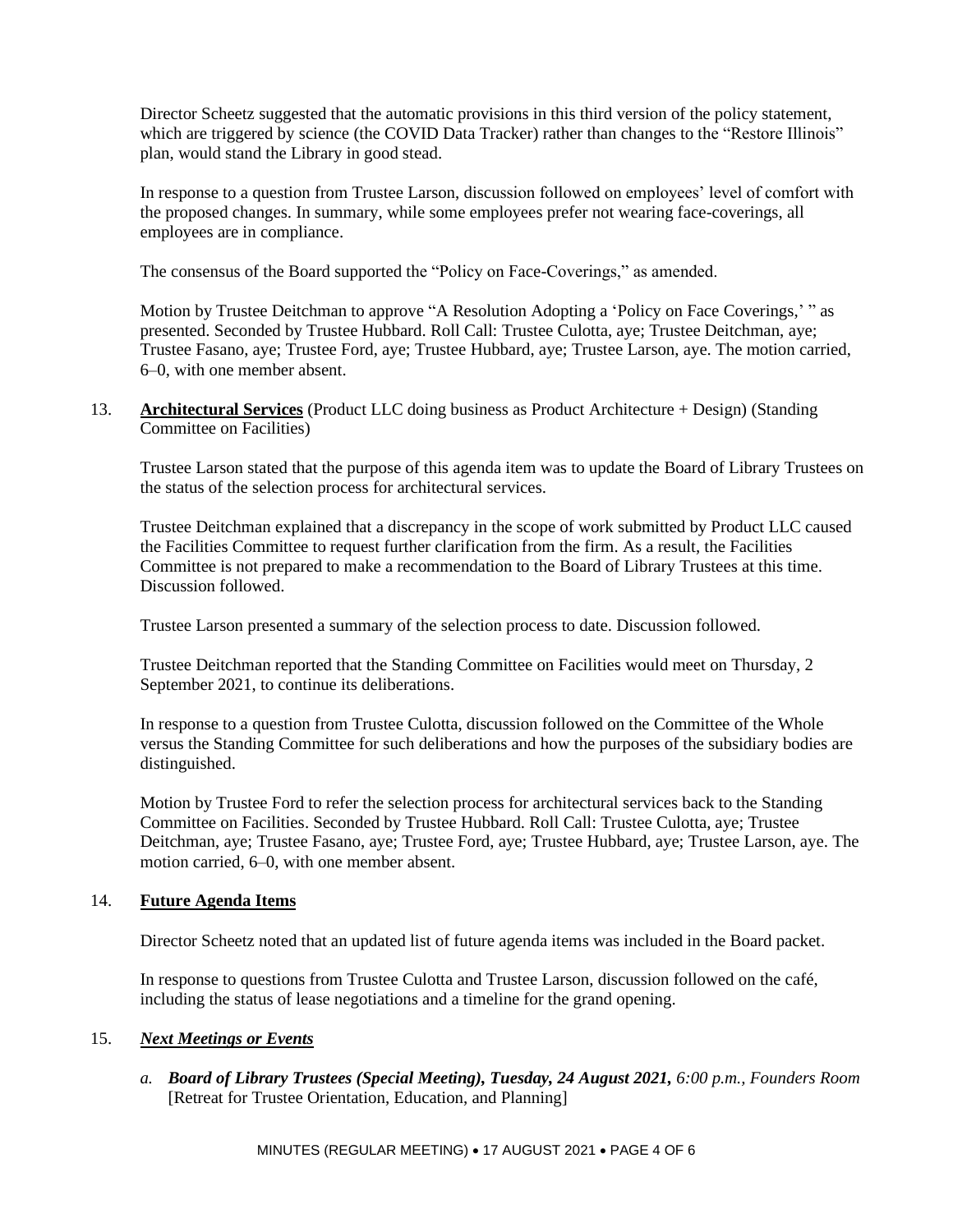- *b. Staff Development Day (4th Friday in August), Friday, 27 August 2021, Library Closed (9:00 a.m.– 1:00 p.m.)*
- *c. Library Card Sign-Up Month, September 2021 — launched in 1987 as a national campaign: "every child should obtain a library card"*
- *d. Sunday before Labor Day, Sunday, 5 September 2021, Library Closed*
- *e. Labor Day (1st Monday in September), Monday, 6 September 2021, Library Closed [F]*
- *f. Board of Library Trustees (Committee of the Whole Meeting), Thursday, 9 September 2021, 6:00 p.m., Meeting Will Take Place via Electronic Means*
- *g. Regular Library Hours on Sunday Begin (12:00 noon–5:00 p.m.) (Sunday after Labor Day), Sunday, 12 September 2021*
- *h. Reception for Library Leader, Sunday 19 September 2021, 2:00 p.m., Founders Room*
- *i. Board of Library Trustees (Regular Meeting), Tuesday, 21 September 2021, 6:00 p.m., Meeting Will Take Place via Electronic Means*
- *j. Banned Books Week: Celebrating the Freedom to Read (40th Annual Observance, 1982–2021), Sunday–Saturday, 26 September–2 October 2021 — 2021 Theme: Books Unite Us. Censorship Divides Us.*
- *k. 155th Anniversary of Library Service in Batavia (October 1866–2021), October 2021*
- *l. TeenTober (formerly Teen Read Week™ in October and Teen Tech Week in March), October 2021 launched in 2019 to celebrate teens and teen services in libraries*
- *m. Columbus Day (Observed) (2nd Monday in October), Monday, 11 October 2021, Library Open [F]*
- *n. ILA Annual Conference (Virtual Conference), Tuesday–Thursday, 12–14 October 2021*
- *o. Board of Library Trustees (Regular Meeting), Tuesday, 19 October 2021, 6:00 p.m., Meeting Will Take Place via Electronic Means*
- *p. Daylight Saving Time Ends (Standard Time Resumes) at 2:00 a.m. (1st Sunday in November), Sunday, 7 November 2021*
- *q. International Games Week, Sunday–Saturday, 7–13 November 2021 — launched in 2008 to focus on the social and recreational side of gaming*
- *r. Fall Children's Book Week (since 2019), Monday–Sunday, 8–14 November 2021 — "A great nation is a reading nation."—Melcher — 2021 Theme: Reading Is a Superpower [Note: In a story fraught with irony, the original Children's Book Week was moved from November to May in 2008.]*
- *s. Veterans Day, Thursday, 11 November 2021, Library Open [F]*